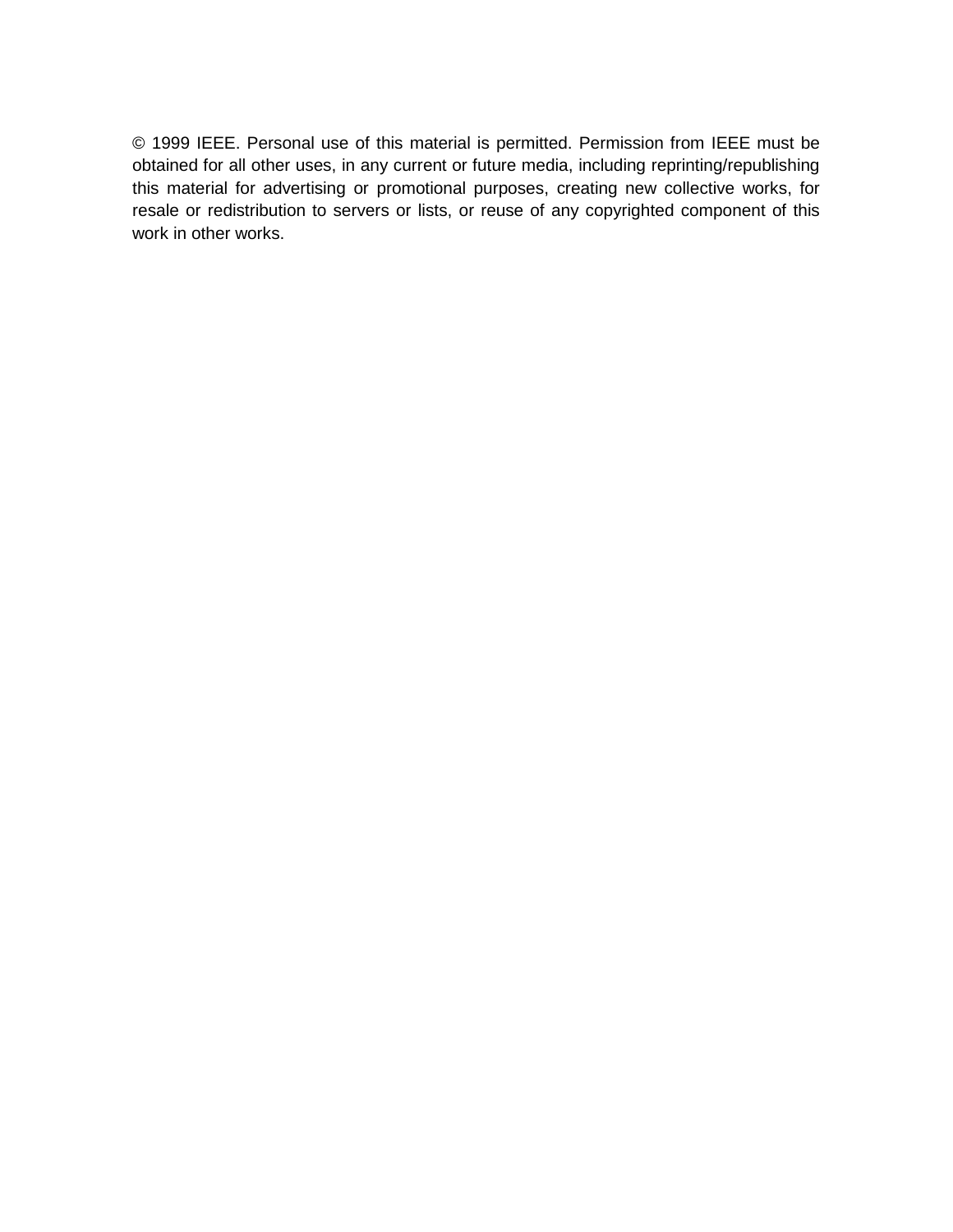# Initial Results from a PETPlanar Small Animal Imaging System

*S.* Siegel', *Member, IEEE,* J.J. Vaquero, *Member, IEEE,* L. **Aloj2,** J. Seidel, E. Jagoda3, W.R.

Gandler<sup>4</sup>, *Senior Member, IEEE*, W.C. Eckelman<sup>3</sup>, M.V. Green

Nuclear Medicine Department, 3PET Department

<sup>4</sup>Center for Information Technology

National Institutes of Health, Bethesda, Maryland, 20892

### *Abstract*

11. MATERIALS AND METHODS

A pair of stationary, opposed scintillation detectors in time coincidence is being used to create planar projection or tomographic images of small animals injected with positronemitting radiotracers. The detectors are comprised of arrays of individual crystals of bismuth germanate coupled to position-sensitive photomultiplier tubes. The system uses FERA (LeCroy Research Systems) charge-sensitive ADCs and a low cost digital **YO** board as a ERA bus-to-host bridge. In projection mode, the animal is placed within the 55 mm  $\bar{x}$ 45 mm useful field-of-view of the detectors and images are formed from coincidence lines that fall close to the normals of both detectors. In tomographic mode, the animal is placed on a rotation stage between the detectors and rotated around a vertical axis to acquire all possible lines-of-response. Tomographic images are then reconstructed from those lines falling within a user-specified angle of each detector normal. In mice, the system is capable of high-speed, whole-body dynamic projection imaging, and whole body tomographic imaging of slowly varying tracer distributions. An **ECG**  gating capability is also available for evaluating cardiac function. This system is currently being used to study tracer transport in normal and genetically engineered mice.

# I. INTRODUCTION

Rodent models of human diseases and animals with genetic alterations affecting virtually every organ system are increasingly common  $[1]$ - $[5]$ . Accompanying the creation of these models is the need to characterize a disease process and changes in that process that may occur in response to therapy, or to characterize often subtle and long-term phenotype variations induced by genetic manipulation. Nuclear medicine radiotracer techniques are ideally suited for both of these tasks since these methods can be directed toward specific biochemical pathways and are, in general, non-invasive. Nuclear medicine imaging systems developed for human use, however, do not possess sufficient spatial resolution and sensitivity to accurately quantify dynamically changing organ radioactivity in animals the size of the mouse. In response to these limitations, a number of laboratories have begun developing high performance PET imaging systems specifically for imaging small animals [6]-[ IO]. In this report, we describe an imaging system developed in our laboratory for the purpose of imaging mice and rats that provides substantial functionality at moderate cost.

Current addresses:

# *A. System Characteristics*

The general layout of the system is shown in Figure 1. Each detector consists of a 26 x *22* array of bismuth germanate (BGO) crystals coupled with optical grease to the face of a Hamamatsu R3941 position-sensitive photomultiplier tube (PSPMT) [ll], **[12].** Each crystal is **2** mm x 2 mm **x** 10 mm long, polished on five sides and finely ground on their entrance end. All crystals are double-wrapped on their long sides with **PTFE** tape including the entrance end [9]. In all of the experiments described below, the detectors were 18 cm apart.

Tomographic imaging is performed with the detector pair horizontal as shown in Figure **1.** The object to be imaged is attached to a rotation device placed midway between the detectors. During data acquisition, the object is rotated around a vertical axis to acquire all possible lines-of-response. Tomographic images are then reconstructed from lines that fall within a user-selected range of angles relative to the detector normals.



Figure 1. System schematic.

<sup>&#</sup>x27;Concorde Microsystems, 10427 Cogdill Rd, Suite 500, Knoxville, Tennessee 37932

<sup>&</sup>lt;sup>2</sup>Centro per la Medicina Nuclear, Consiglio Nazionale delle Ricerche, Via **S.** Pansini *5,* Napoli, Italy.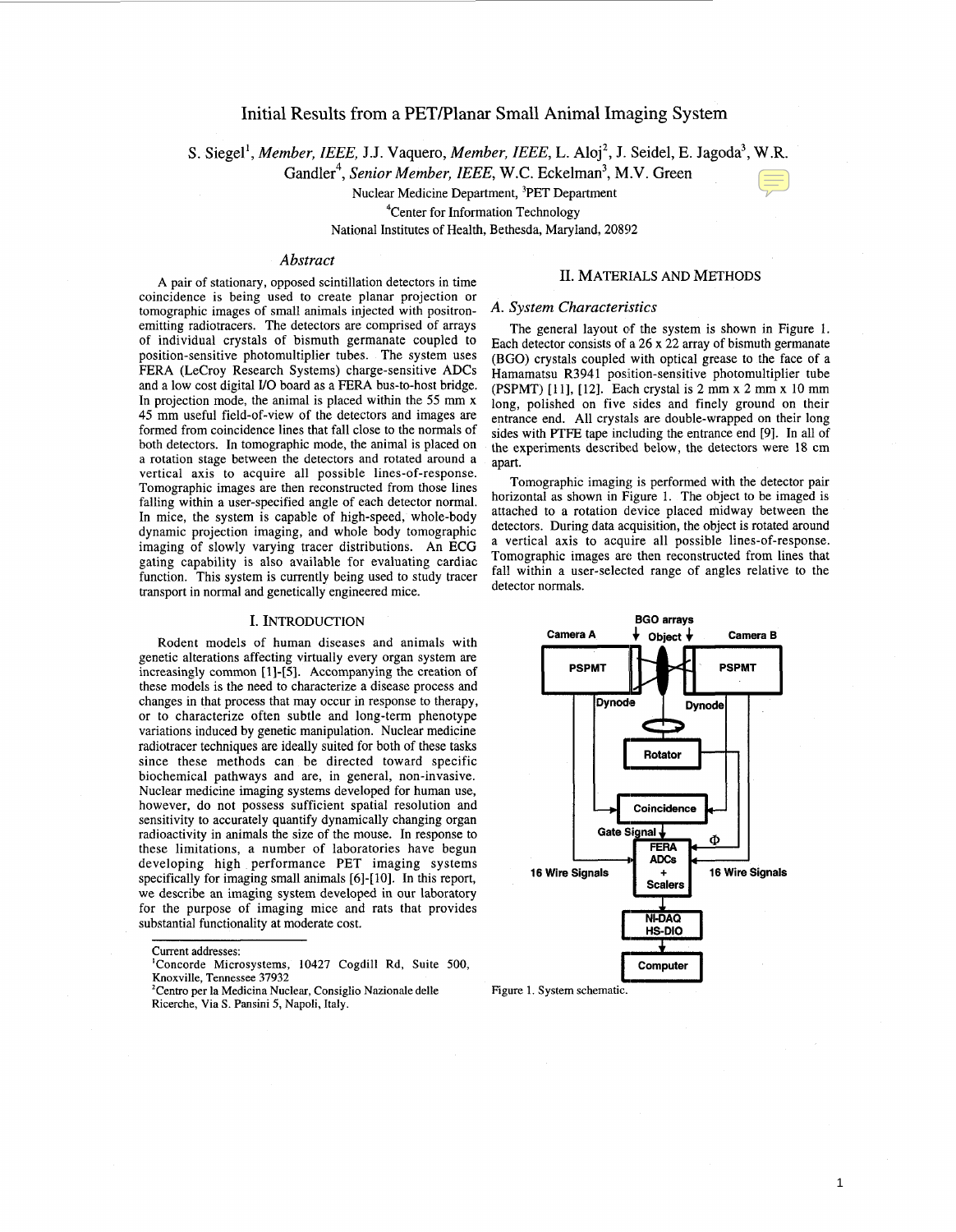Planar projection imaging is performed by mechanically rotating the detector pair 90 degrees into a vertical orientation (not shown) and placing the object to be imaged on a small table inserted between the detectors.

The R3941 possesses 18 X anode wires and 16 Y anode wires. In order to reduce the number of these signal lines from 34 to 16, the **X** wires were combined by pairs except for the end wires which were combined in threes. The **Y** wires were combined by pairs, yielding a total of 32 signal lines (two FERA modules) for the combined tubes. In addition to these two FERA modules, a LeCroy 2366 universal logic module was programmed to be FERA compatible and to act as a three channel, 32 bit, 40 MHz scaler. This scaler serves to count time ticks during dynamic planar studies and/or rotation steps during tomographic imaging. It also keeps track of the number of detected and the number of processed events. A trigger signal is derived from the last dynode of each tube and used for coincidence detection. Detection of a coincidence event initiates digitization of all 32 amplified and delayed signals from both detectors, and readout of the scalers.

To circumvent the bandwidth limitation of the CAMAC Dataway [13], we assembled a FERA-compatible, differential ECL-to-TTL level translator to interface the FERA bus to an inexpensive, off-the-shelf digital I/O board (National Instruments PCI-DIO-32HS) [ 141. This board was chosen because it provides six different modalities of hardware handshaking, two independent 16 bit wide channels, a maximum 80 **MB/s** bandwidth and bus master scatter-gather DMA. In our implementation, we used the 8255 emulation handshake mode running on a 300 MHz Pentium **I1** host computer (Figure **2).** 



Figure 2. Data acquisition system schematic.

The host also initializes and configures the CAMAC modules via the GPIB controller and starts the acquisition, which is either terminated by reaching a preset time condition or by the user.

Currently, no real time processing has been implemented except for an optional lossless data compression that reduces the amount of disk space needed to store the list mode file.

### *B. Pe~ormance Characteristics*

In order to assess the overall effectiveness of crystal/PSPMT coupling, spatial linearity, and the appearance of crystals near the edges of the field-of-view, the detectors (in time coincidence) were illuminated with 511 keV radiation from a volume <sup>18</sup>F source placed between them.

Tomographic resolution (FWHM=2.1 mm) was measured by imaging two parallel **"F** filled capillary tubes separated by 7.1 mm as they were rotated around a vertical axis midway between the detectors.

Central point source sensitivity without energy thresholding  $(130 \text{ cps}/\mu\text{Ci})$  was measured by placing a small, low activity <sup>18</sup>F source at the geometric center of the system and measuring the true coincidence count rate.

The appropriate prompt coincidence window **(12** ns) was determined by placing an **18F** source midway between the two detectors and connecting the outputs of each discriminator to the inputs of a time-to-amplitude converter. The time axis was calibrated by inserting a delay of known length into one of these lines and repeating the experiment. Time resolution determined in this manner was 6 ns full-width-half-maximum.

Count rate performance was assessed by monitoring the prompt and random coincidence event rates during the decay of a **18F** source of known activity placed in between the detectors. Random rates were obtained by applying a time shift of 50 ns to the coincidence window. Multiplicative dead time correction factors were calculated as the ratio of detected rate to processed coincidence rate. Both numbers were supplied by the scaler module.

#### C. *Rat and Mouse Studies*

Two kinds of animal imaging studies were selected to illustrate the use of this system. In the first, a 300 gram rat was injected with <sup>18</sup>F fluoride which readily accumulates in the skeleton. At the end of the 30 minutes uptake period, the animal was sacrificed, attached to the rotation device so that the upper half of the animal was in the field-of-view, and imaging began. Upon completion of this acquisition, the translation stage was advanced upward such that the second acquisition visualized the lower half of the animal. These image data were reconstructed using conventional filtered backprojection and then fused to form a complete whole body scan of the animal's skeleton.

The second study was performed in a small normal mouse after configuring the detector pair for planar imaging **as**  described above. The anaesthetized animal was placed on the imaging table, centered within the field-of-view, injected with <sup>18</sup>F FDG and imaging immediately began. Image data were acquired for 20 minutes and then binned into sequential 10 second frames. This image sequence was analyzed to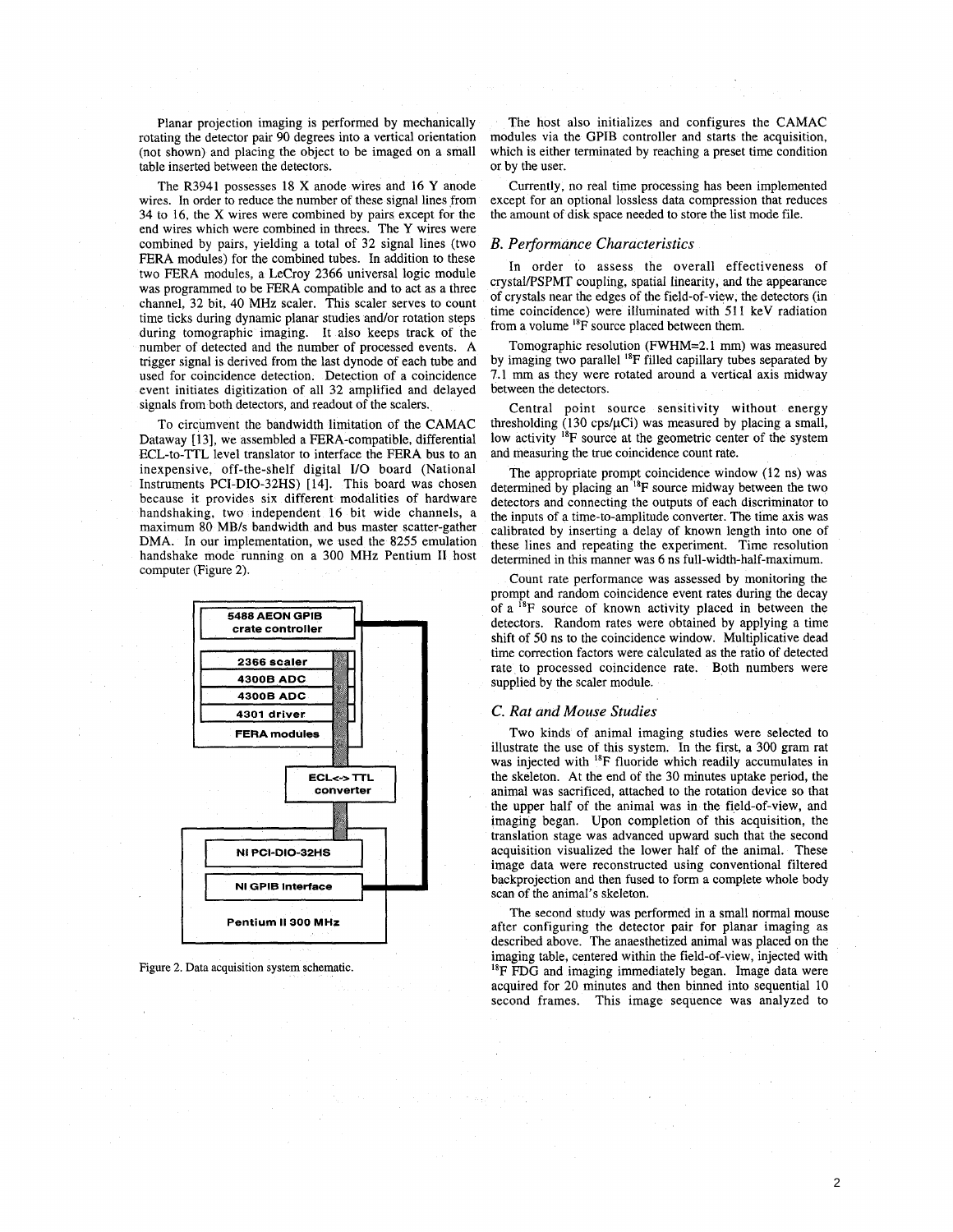visualize the transport of tracer throughout the animal and to quantify the time variation of radioactivity in various organs.

#### III. **RESULTS**

#### *A. Detectors*

Flood images with the two detectors in coincidence are shown in Figure **3. All** of the individual crystals in one of the detectors **(A** in Figure **3)** are detectable, while one column of crystals is missing from the second detector and not all of the remaining columns are fully resolved. These effects are most likely due to the BGO array being slightly offset from the effective FOV of the PSPMT. In the current design, the array and PSPMT FOV cannot be realigned once the module is assembled.



**Figure 3. Field** flood **illumination of the detector pair with a volume distribution of ''F and the detectors in time coincidence. All 26x22 crystals are visible in detector A, but only 25x22 in detector B since the two first columns are not resolved separately.** 



**Figure 4. Measured system performance as a function** of **F-18 source activity.** 

# *B. Data Acquisition System*

The I/O board operated in **8255** emulation mode sustained a data throughput of **3.4** MB/s. This value corresponds to acquiring  $> 45,000$  events/s (5  $\mu$ s for the A/D conversion plus **17.2 ps** for transferring to the host), each event consisting of **38** words (76 bytes).

Figure **4** shows the measured prompt and random event rates as a function of  ${}^{18}$ F-source activity between the two detectors, as well as the dead time-corrected prompt event rate. The dead time-corrected event rate follows a straight line, as it should.

# **C.** *Rat and Mouse Studies*

The whole body bone scan of the rat injected with  ${}^{18}F$ fluoride is shown in Figure 5. The upper panel **(A)** contains reprojections of the tomographic data into posterior and lateral projections. Selected tomographic slices are shown in panel **(B).** 





**Figure 5. (A) Posterior (left), left lateral (right) reprojection images of**  the rat skeleton. (B) Selected tomographic images from the same **study.** 

Selected images from the dynamic, planar projection image sequence acquired in the normal mouse are shown in [Figure](#page-4-0) **6.** In these images, the animal is viewed in posterior projection with the nose at the top of each figure, the tail at the bottom, and the animal's right to the observer's right. The bright central structure in the 10 second image **is** the heart.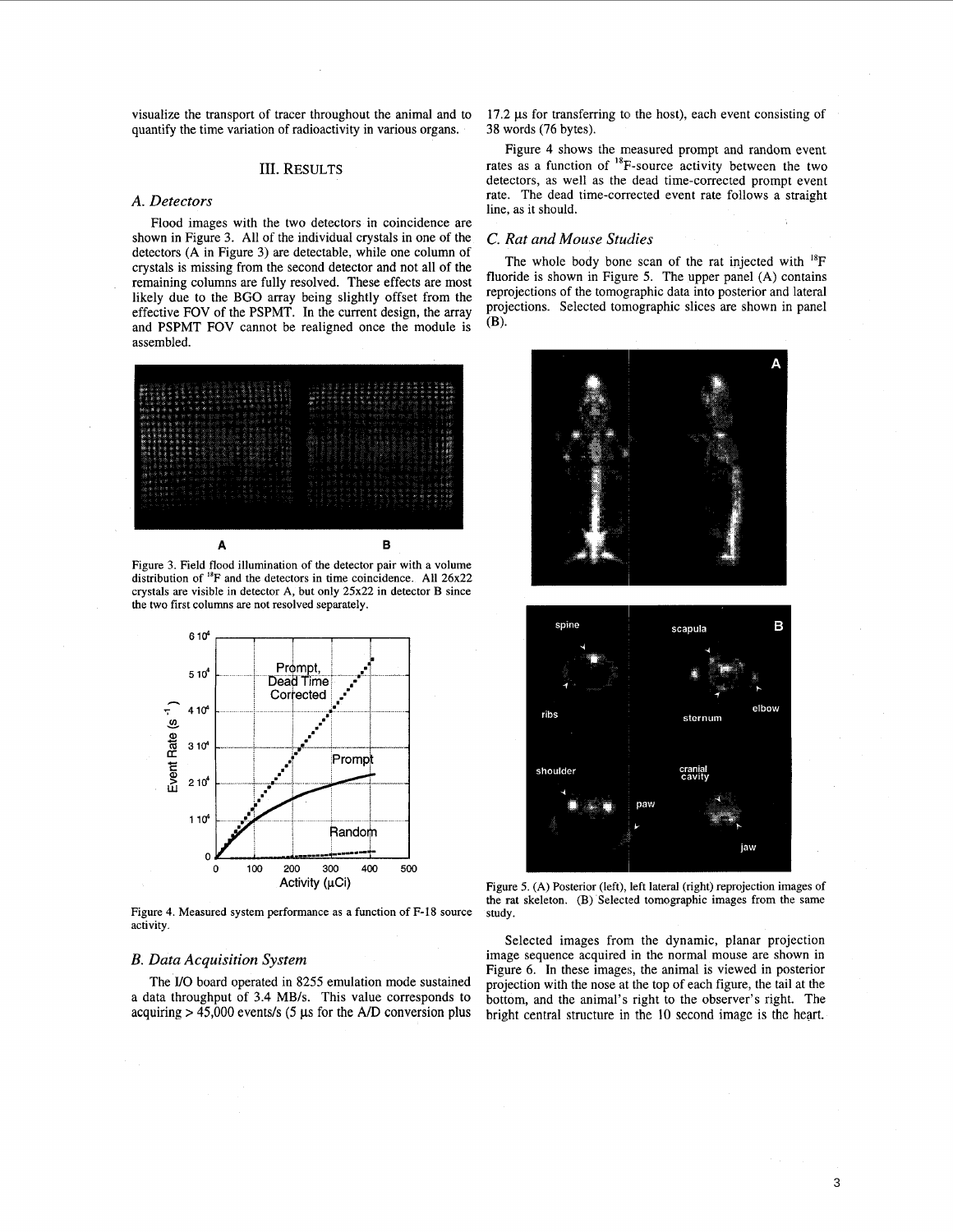<span id="page-4-0"></span>The bright object at the bottom of the 20 minute image is the bladder. Time-activity curves created from ROIs over the heart, liver, left kidney and bladder are shown at the bottom of the figure. These curves were corrected for dead time, radioactive decay, injected dose and ROI size.



Figure 6. Upper panels: selected images following tail vein injection<br>of <sup>18</sup>F FDG into a normal mouse. Lower panel: time-activity curves of **"F FDG** into a normal mouse. Lower panel: time-activity curves over the liver **(L),** heart (H), left kidney (K) and bladder (B).

#### V. DISCUSSION

Although this PET/planar imaging system is comprised of only two detectors and requires mechanical rotation of the animal to obtain tomographic images, a wide variety of studies can be carried out with this device. Planar projection imaging of mice (Figure 6), for example, allows nearly the whole body of a mouse to be viewed at once so that organ radioactivity at multiple sites throughout the animal can be assessed at the same moment. Such knowledge, suggested by the timeactivity curves shown in Figure 6, should present novel opportunities for modeling the transport of new radiopharmaceuticals and changes in organ function due to genetic or other manipulations. While projection imaging cannot match the absolute quantitative accuracy of tomographic imaging, the use of background corrected timeactivity curves can provide approximate, high temporal resolution information that can, in many cases, answer the question at hand.

The tomographic reprojections obtained in the rat suggest that, for animals this size, a spatial resolution near *2* mm is sufficient to reveal considerable detail, at least for high intrinsic contrast tracers such as 18F fluoride. The ribs, sternum, spine, pelvis, skull **and** small bones of the skull are all evident in these images, as well as the metabolically active ends of the long bones.

While the present device possesses useful capabilities, a host of modifications can be envisioned that would improve performance significantly. Replacement of the BGO arrays with LSO or LGSO or some combination of other fast, high stopping power scintillators [ 151-[ 181 would increase position detection accuracy and reduce pulse pileup and random coincidences at high rates.

Preliminary experiments suggest that fast synchronous transfer ("burst mode") can double data throughput for the existing system. Even greater throughput could be achieved if the number of signals defining an event is reduced (by resistive charge division of the anode signals). Implementation of an expectation maximization reconstruction algorithm with proper system model would also be expected to significantly enhance system performance [19].

# VI. CONCLUSION

High-speed planar projection imaging and rotational tomography of slowly varying tracer distributions, useful subsets of all possible imaging studies, can be performed with a relatively simple and inexpensive pair of BGO detector modules in time coincidence.

The study also suggests that the digital I/O board approach may provide a high speed, low cost option for FERA data acquisition.

### VII. ACKNOWLEDGMENTS

The authors thank Burt Chidakel for his support in producing the level translators and the implementation of the rotator hardware for the tomographic acquisitions. *S.* Siege1 acknowledges the support of the National Research Council and thanks them for providing the mechanism by which he arrived at the National Institutes of Health. J.J. Vaquero was supported, in part, by a grant from CICYT (Spanish Government).

#### VII. REFERENCES

- M.R. Capecchi, "Targeted gene replacement", *Sci Amer (Intl Ed)*, vol. 270 (no. 3), pp. 34-41, March 1994.
- M.M. Humphries, **D.** Rancourt, G.J. Farrar, **P.** Kenna P, et  $[2]$ al., "Retinopathy induced in mice by targeted disruption of the rhodopsin gene", *Nut Gen,* vol. 15 (no. 2), pp. 216- 219, February 1997.
- H. Matsumoto, A. Takahashi, X. Wang, **K.** Ohnishi, et al., "Transfection of p53 knockout mouse fibroblasts with wildtype **p53** increases the thermosensitivity and stimulates apoptosis induced by heat stress", *Intl J Rad Onc Bio Phys,* vol. 39 (no. l), pp. 197-203, August 1997.
- B.G. Condie, G. Bain, D.I. Gottlieb, M.R. Capecchi,  $[4]$ "Cleft palate in mice with a targeted mutation in the gamma-aminobutyric acid-producing enzyme glutamic